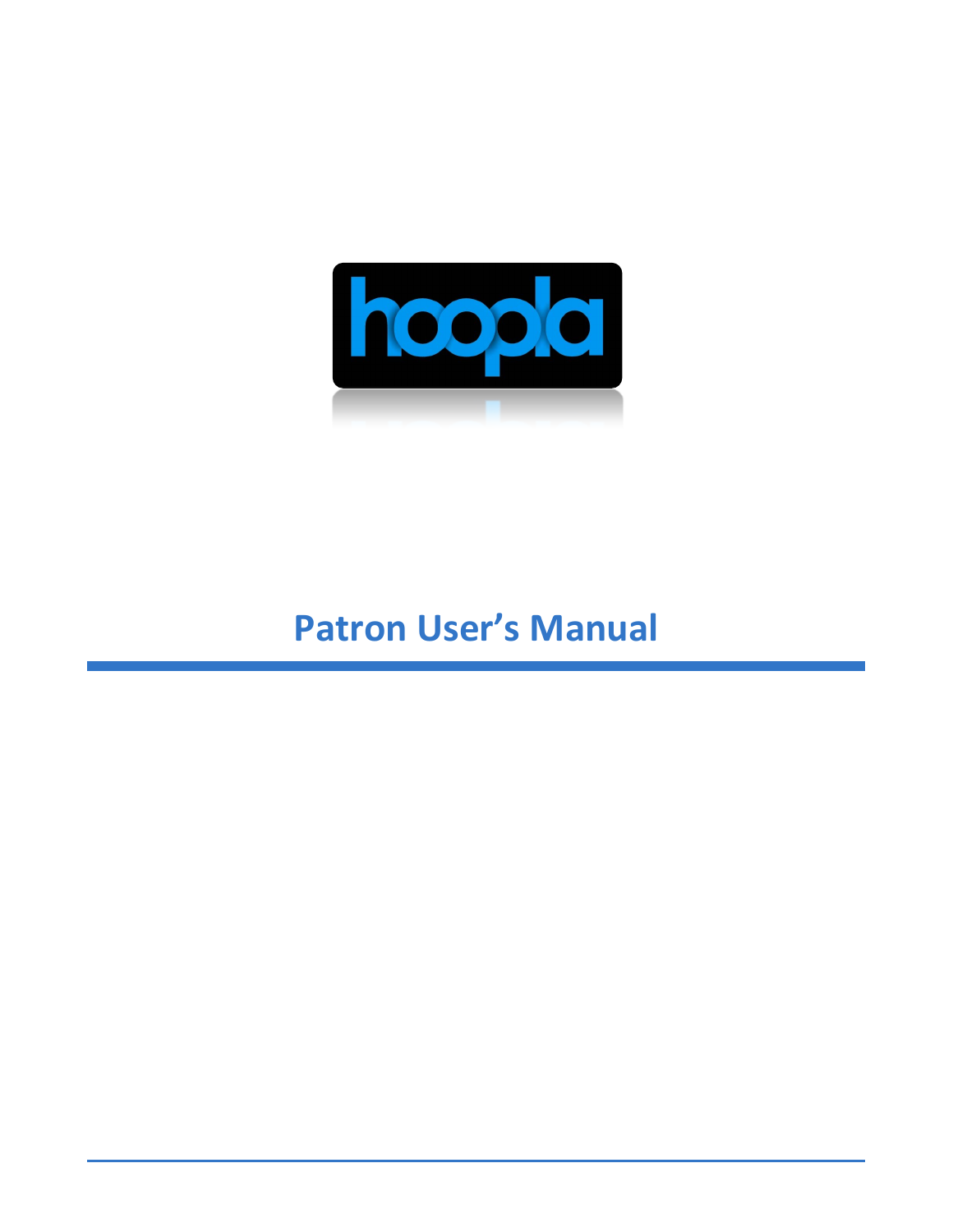## **Contents**

- 1. Introduction
- 2. Account Set-up
- 3. Using hoopla
- 4. Finding and Borrowing Content
- 5. Troubleshooting
- 6. More Information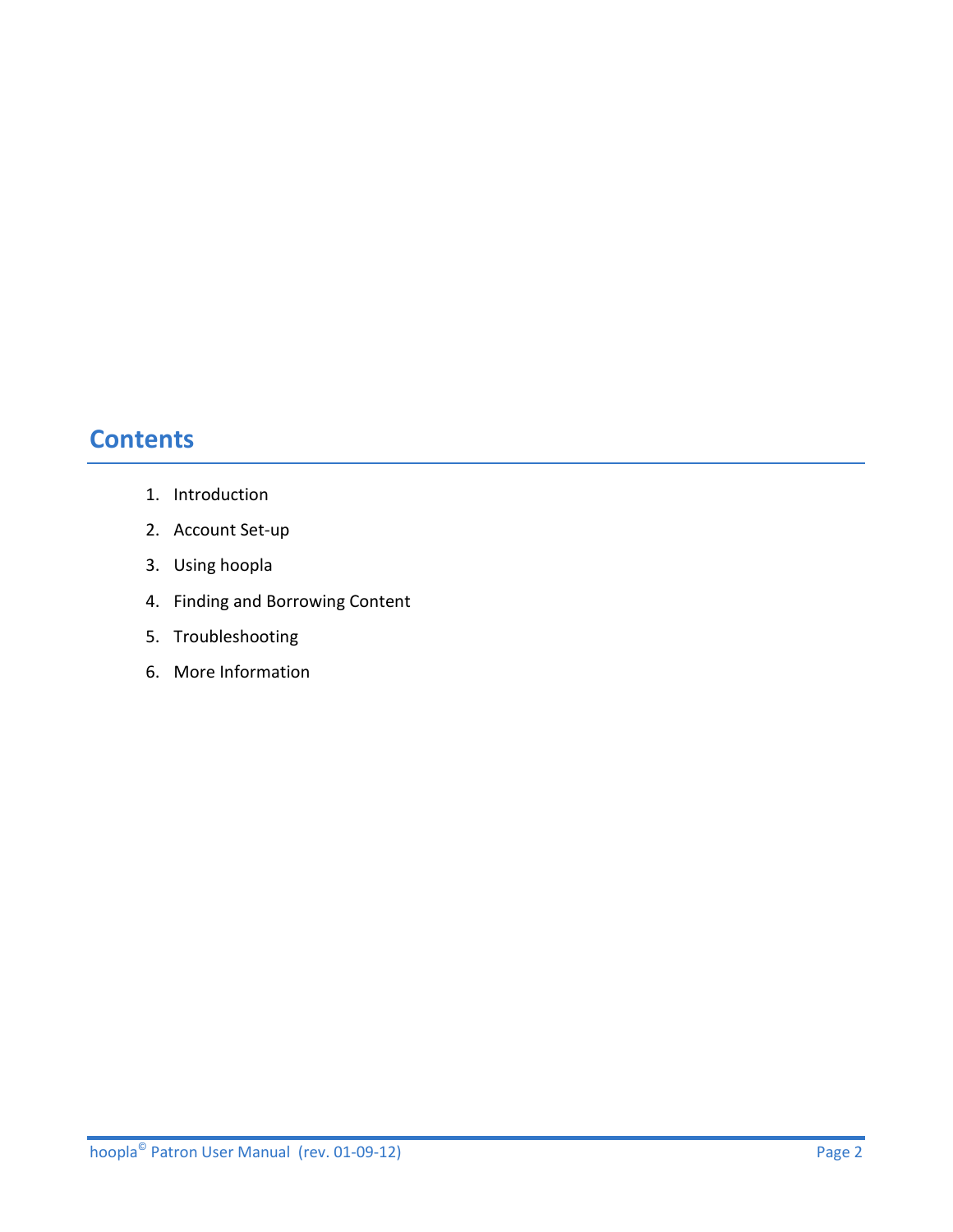### **Introduction**

This user's manual is designed to provide you, the library patron, a guide for navigating, borrowing content, and using the hoopla platform.

hoopla is a digital media platform enabling patrons or libraries the ability to access digital entertainment content from either their mobile devices such as smartphones and tablets and/or via any browser. hoopla offers full length feature movies, episodic television programming, full musical albums and unabridged audiobooks. Patrons will have access to all content and will be able to borrow content based on the settings set by each library system. This manual will help you with some of the finer points of hoopla's interface, and how to find all the great content brought to you by your local library.



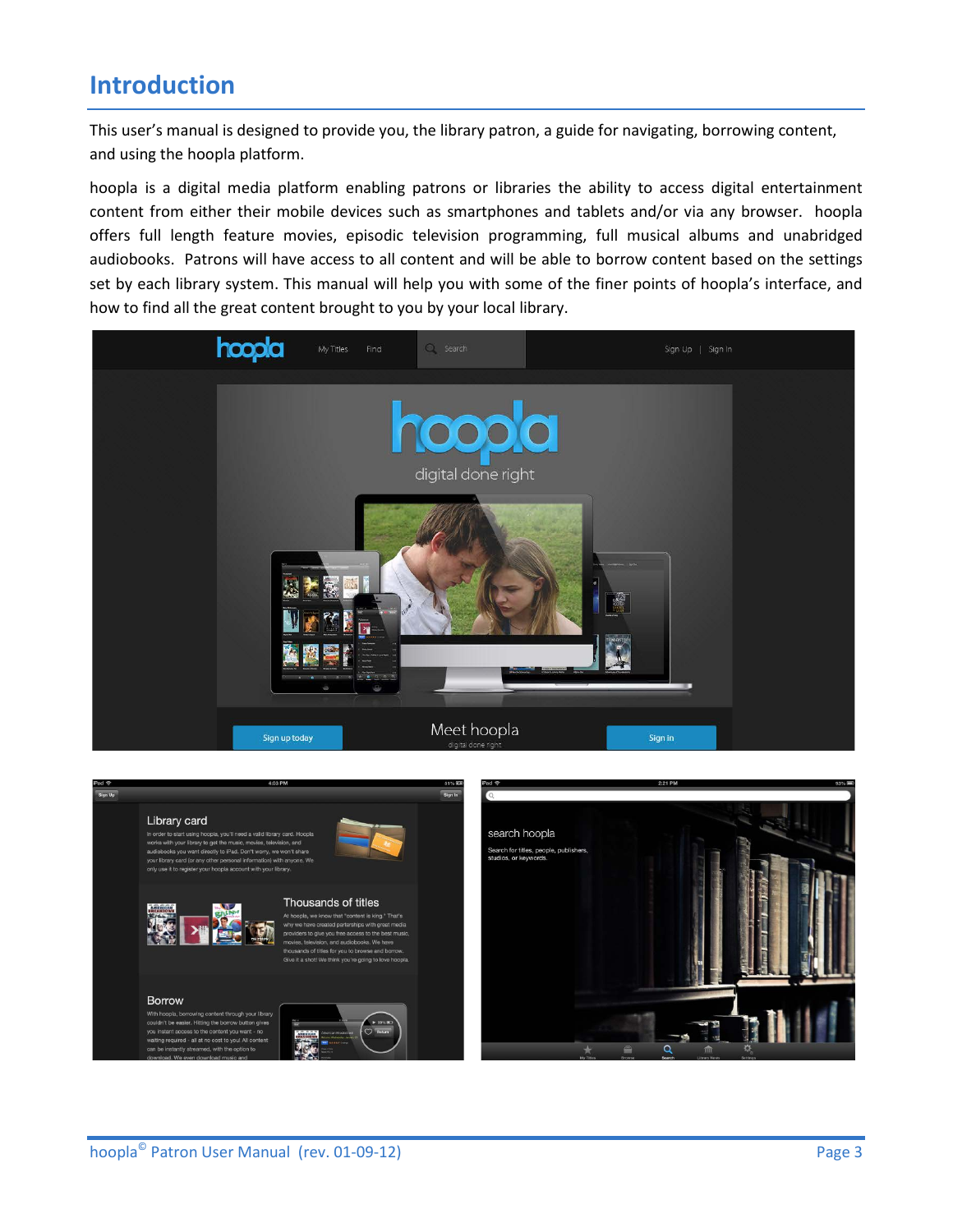#### **Account Set-up**





Setting up your hoopla account is a breeze. Account creation can be done in one of two ways, either through our mobile app, or by going to the hoopla homepage at www.hoopladigital.com. The app is found by searching for "hoopla digital," on your devices' app store. hoopla currently supports all iOS devices running iOS 6 and above, and will soon support Android devices running 4.0 and newer (the Android app will be live in Q2 2013). Once you've downloaded and installed the mobile app, be sure to click on "I am new to hoopla" and follow the simple steps to create a hoopla account. You will need the following items to create a hoopla account, e-mail address, password for your hoopla account, active library card and library card PIN number.



Creating an account on our webpage is equally simple. Simply point your browser to www.hoopladigital.com. Click on the "Sign Up" link on the top right of the page, and begin creating your account. Just like creating an account on the mobile app, you need an e-mail address, a password for your hoopla account, an active library card, and a PIN number for your library card, should your library use them.

Once you've completed sign-up, you'll be taken to the library news page. This page is where you will find news, notes, and events that are posted by your library. Scroll through; see the amazing events and offerings to stay connected with your local library. Imagine if your favorite author was coming to do a book signing, or a famous comic book creator was coming to speak at your local library, and you wouldn't have heard about it, if it weren't for the library news tab. This tab will come up every time you load the hoopla app, or log into your account on hoopladigital.com, so you can always stay abreast of your library's current events.

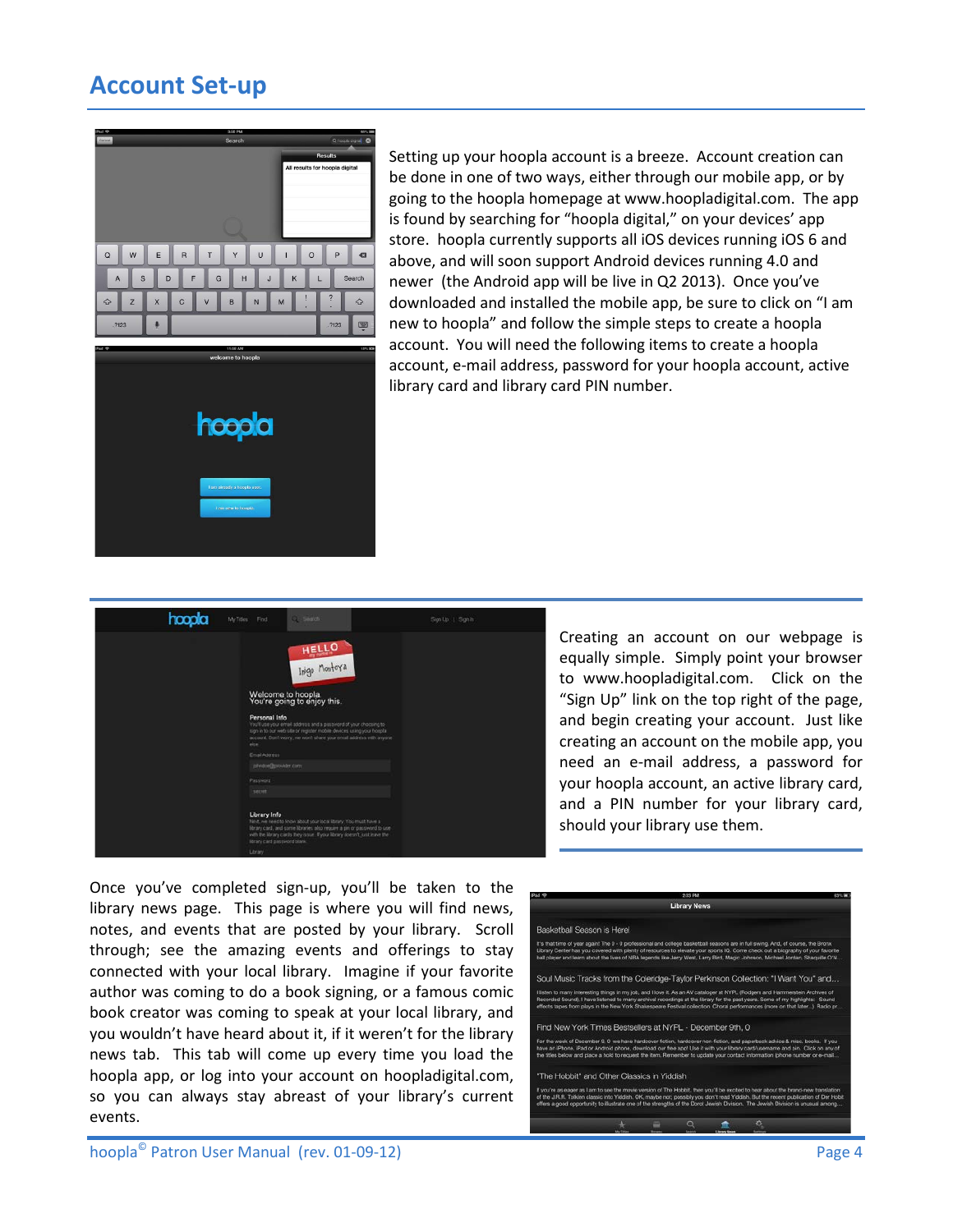Hoopla currently offers four types of content. Movies, television programming, full musical albums, and audiobooks. These content types can be quickly found by clicking on the browse option, and then going into each desired format type by clicking on the upper portion of the screen. New content will constantly be added to hoopla, so make sure you frequently check the "new release" section of each content type.

**Movies** are the first format option listed on the content selection bar. Movies are sort-able by featured, new releases (to the hoopla platform), top titles and genres. Clicking on any of the sorting options gives you the ability to discover content in a way that is easy and intuitive.

In addition to full length motion pictures, A wide array of documentaries, foreign films, artistic independent films, and hard-to-find titles are offered to users looking for something fresh and outside of the box. hoopla users also have access to a great amount of content that they could expect to find at their local library, such as educational videos and how-to-videos, such as foreign language training, potty training for your young children and SAT or GMAT training, to name a few, are also offered to not only entertain users, but also educate them as well.

**Episodic television** programming is the other video content hoopla offers. hoopla lets you borrow stand-alone episodes, which lets you watch a program at your own pace, and in whatever order you choose.

**Full length music albu**ms are also available on hoopla, rather than just



individual tracks. The ability to borrow full-length albums is unlike anything else out there, and can only be found on hoopla.

**Unabridged audiobooks** rounds out what hoopla currently lends. Audiobooks have a full suite of bookmarking, sleep timers to help users maximize their control of the audiobooks.

These formats can also be bundled together into collections, which rounds out the format selection bar. Most Collections are made by your local library, and can encompass all media types, or just one. Imagine a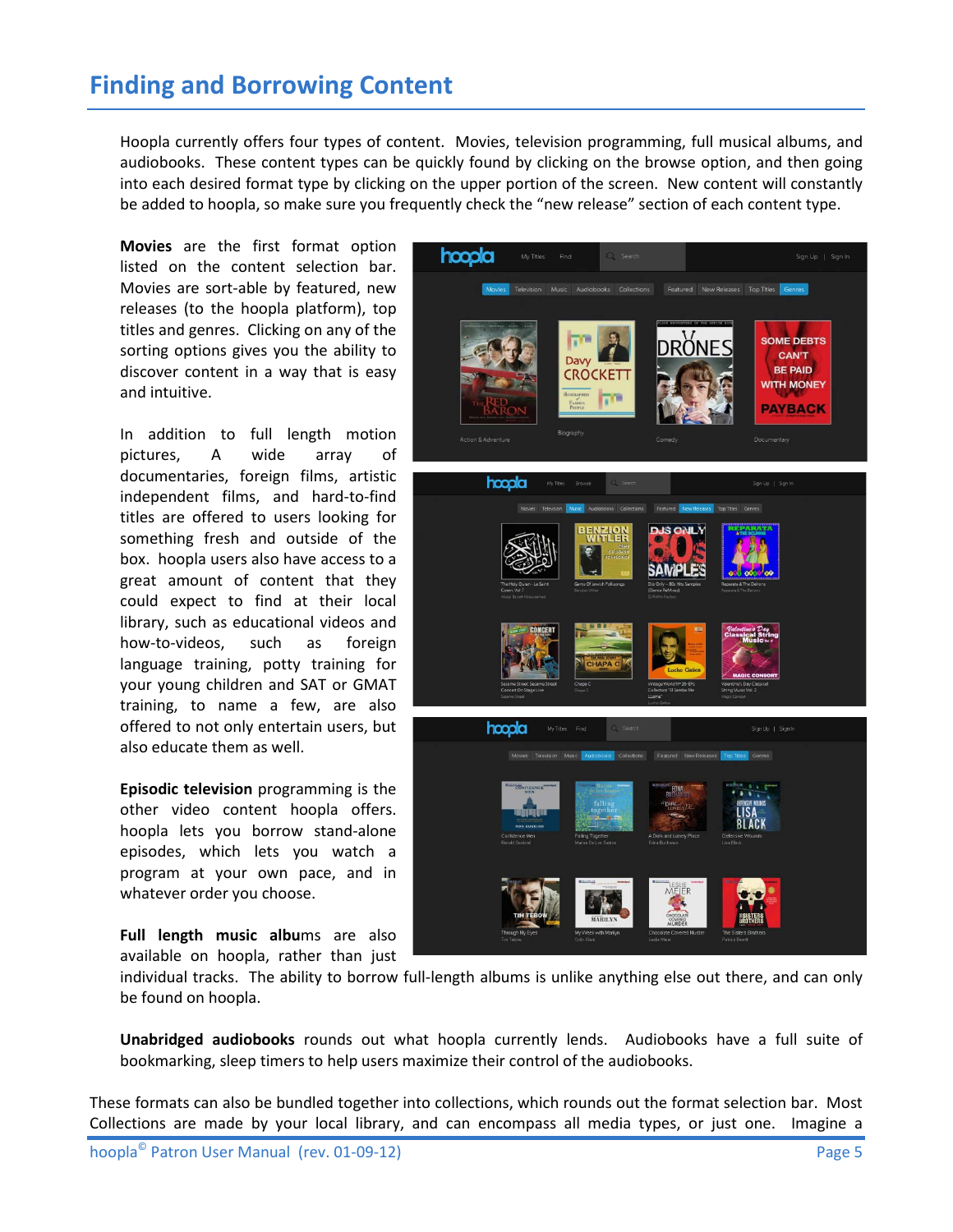collection of Academy Award winning pictures, or local musical artists, all available for borrowing and enjoying, and all at the recommendation of your local library.



Hoopla has two different, yet similar ways to find content. First, there is the search function. This allows you to search by title, director, topic, author, artist award winning, or any phrase you can think of. Search is best used when you have a general idea of the title you're looking for. Here, in this screen shot, we searched for "Bill Nye." hoopla's search engine will pull up any content related to what you search for, and display it by type, so you can discover something you didn't even know existed.



Browse is a little different, and doesn't require any sort of search input. Here, you'll find content categorized by featured, new release, top titles, and genres. Featured content are titles hoopla has selected, that you might be interested in. New releases are new additions to hoopla, regardless of release date. Top titles are the top titles being viewed across all hoopla users and genres is where you could select a particular type of content, such as a comedy, or action. (If using the web page, hoopladigital.com, you'll notice that browse is called "find" instead, this function acts identical, and is only different in name.)

Once you have found something that interests you simply tap/click on "borrow" and the title will be added to your "My Titles." Before we move on to how you can view or play your title, let's quickly talk about adding a favorite. On the hoopla app, while viewing a desired title that you want to borrow later simply click on the "Heart" icon on the titles description. If you are using hoopla on the web, you should see a button that says "Add to Favorites." From there you can go back later to "My Titles," tap on favorites and borrow those titles from there.

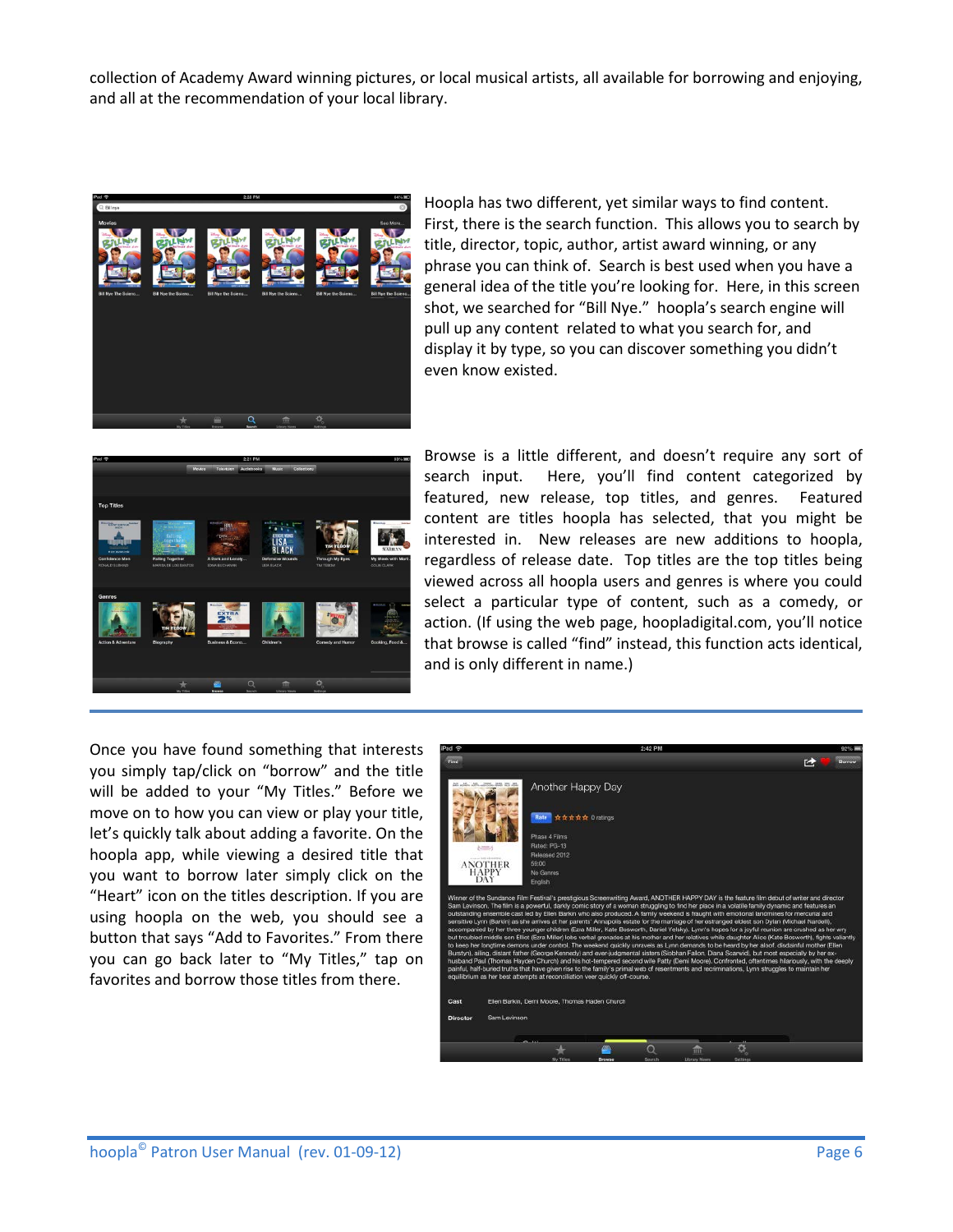## **Playing Content**

Firstly, you'll want to pull up your "My Titles" tab, after you've borrowed a title. When you see the title you want to watch, click or tab on the title you wish to view/listen to, and you'll be taken to the title information screen. Here, you'll see all pertinent information related to that title. You'll see when the title is due to be returned, cast and crew, reviews, length, social media links, our favorites icon, amongst others.



hoopla must be connected to the internet for users to be streamed. If you're on a mobile device that uses cellular data, such as a smartphone or a tablet with 3G connectivity, hoopla will stream the content you borrow.



Now let's show you how to view a borrowed title so you can start enjoying what hoopla has to offer. Simply tap on "My Titles" after you chose a title to view, you will see a "Play" button on the picture. From here the title will load and start to play, it's that easy.



 $\bullet$   $\heartsuit$  Re